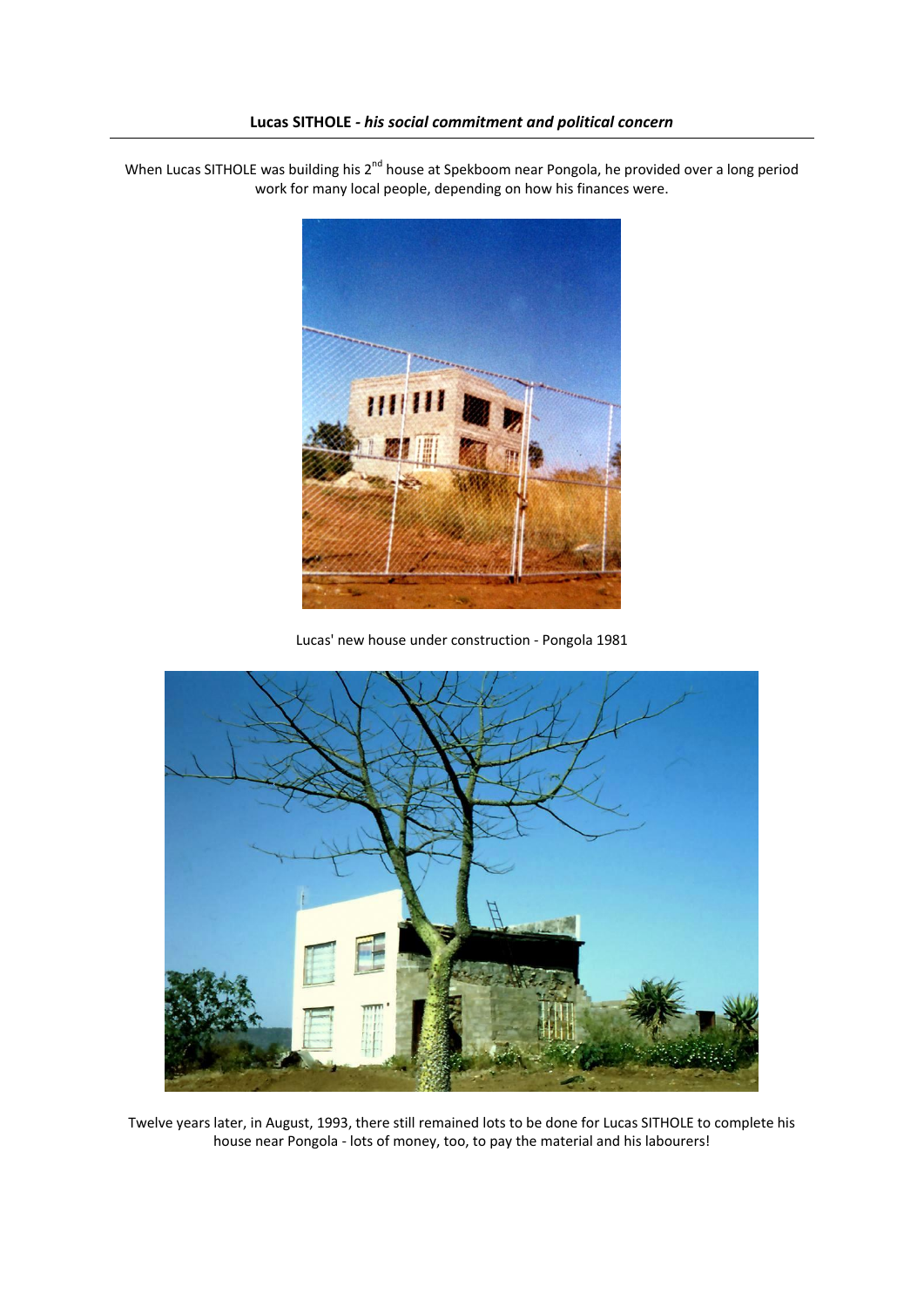

Lucas SITHOLE's studio at Spekboom – supported by carved beams - 1993



Lucas SITHOLE and his new house with outbuildings, not quite completed yet – 1993

*Lucas SITHOLE sadly did not live long enough to fully enjoy his projected dream house.* 

See als[o http://www.sithole.com/PDFs/SITHOLE\\_Pongola\\_1993.pdf](http://www.sithole.com/PDFs/SITHOLE_Pongola_1993.pdf)

During this time, he also supported financially and actively a school in his neighbourhood.

Over the years, he also contributed occasionally to charities.